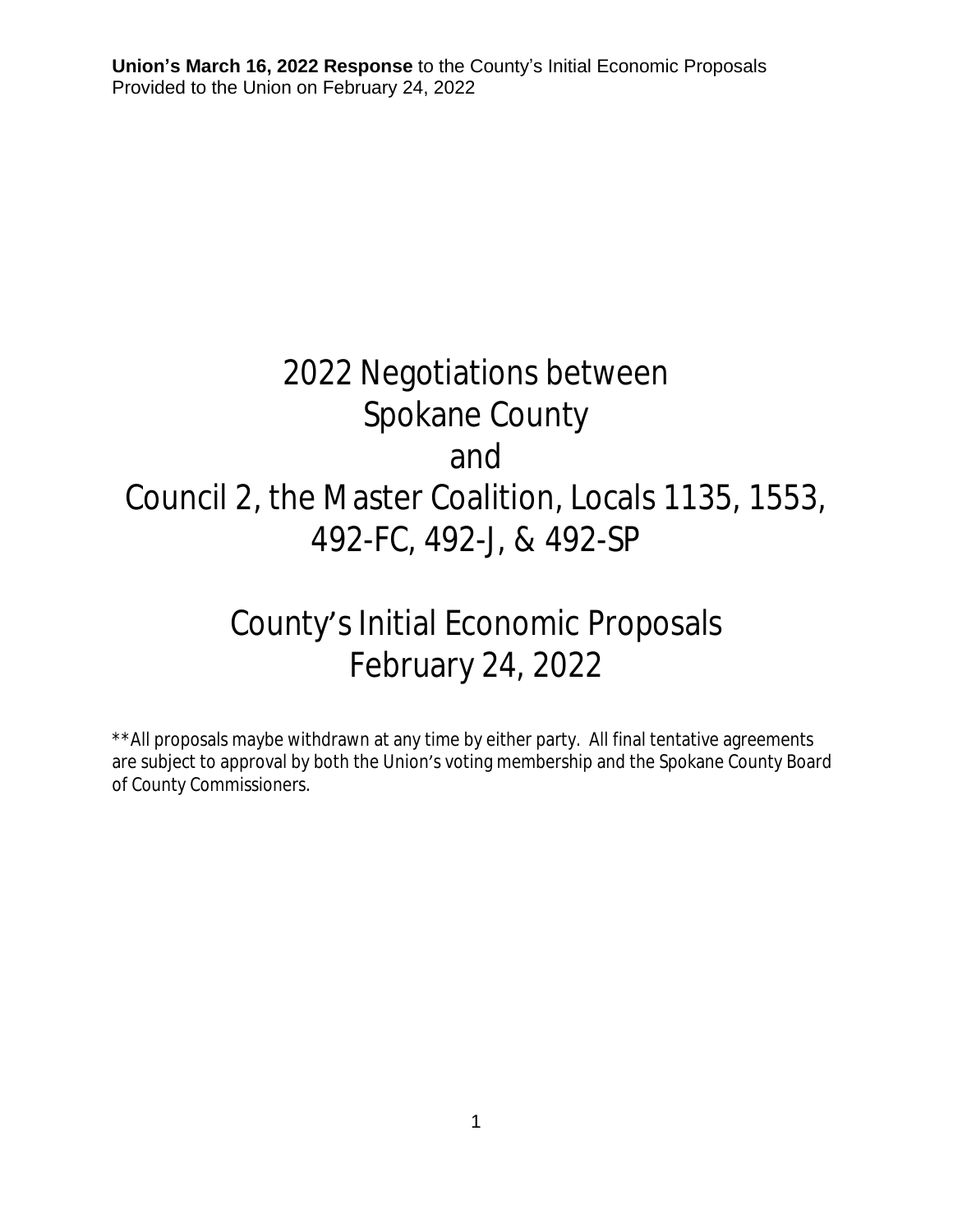County Economic Proposal #1

# **ARTICLE 8 – HOLIDAYS\*\***

#### *\*\*This article will not apply to Local 492-SP or Local 492-FC; members of these bargaining units will need to refer to their Supplemental Agreements.*

**8.1 List:** The following days shall be recognized and observed as paid holidays:

| New Year's Day                             | (January 1st)                    |  |
|--------------------------------------------|----------------------------------|--|
| Martin Luther King Jr.'s. Birthday4        | (3rd Monday in January)          |  |
| President's Day                            | (3rd Monday in February)         |  |
| <b>Memorial Day</b>                        | (Last Monday in May)             |  |
| Independence Day                           | (4th of July)                    |  |
| Labor Day                                  | (1st Monday in September)        |  |
| Veteran's Day                              | (November 11)                    |  |
| <b>Thanksgiving Day</b>                    | (4th Thursday in November)       |  |
| Day after Thanksgiving                     | (4th Friday in November) (Friday |  |
| immediately following Thanksgiving Day) TA |                                  |  |
| Christmas Day                              | (December 25)                    |  |
| One (1) Floating Holiday2                  |                                  |  |

<sup>1-</sup> Local 1135 will observe Martin Luther King's Birthday as described in their Supplemental **REJECT**

<sup>2.</sup> Local 1135 will observe Floating Holiday(s) as described in their Supplemental **REJECT**

- **8.2** Any other day so designated as a one (1) time holiday by the Governor of the State of Washington or the President of the United States shall be recognized and observed as a one (1) time event. Should an additional perpetual **federal REJECT** holiday be declared, the parties agree to meet and negotiate the impact of the holiday on the bargaining unit. If an employee is requested to work on the one-time, non-recurring holiday, they will receive 7.5 or 8 hours of **TA** pay at the employee's regular rate **for all hours worked TA** plus paid time off at a later date for all hours actually worked on the one-time, nonrecurring holiday.
- **8.3 Eligibility and Pay:** Employees shall be eligible for holiday pay under the following conditions:
	- 8.3.1 The employee would have been scheduled to work on such a day if it had not been observed as a holiday unless the employee is on layoff.
	- 8.3.2 The employee worked his/her last scheduled day prior to, and the first scheduled day after the holiday unless he/she is excused by the Employer or he/she is absent for any authorized paid leave.
	- 8.3.3 If a holiday is observed on an employee's scheduled day off**,** or during his/her vacation or on paid sick leave, at the employee's option **upon mutual agreement between the employee and employer,** he/she shall be paid for the un-worked holiday, or be given the preceding or following work day off. **REJECT. This would lead to inconsistent practices between Departments/Managers.**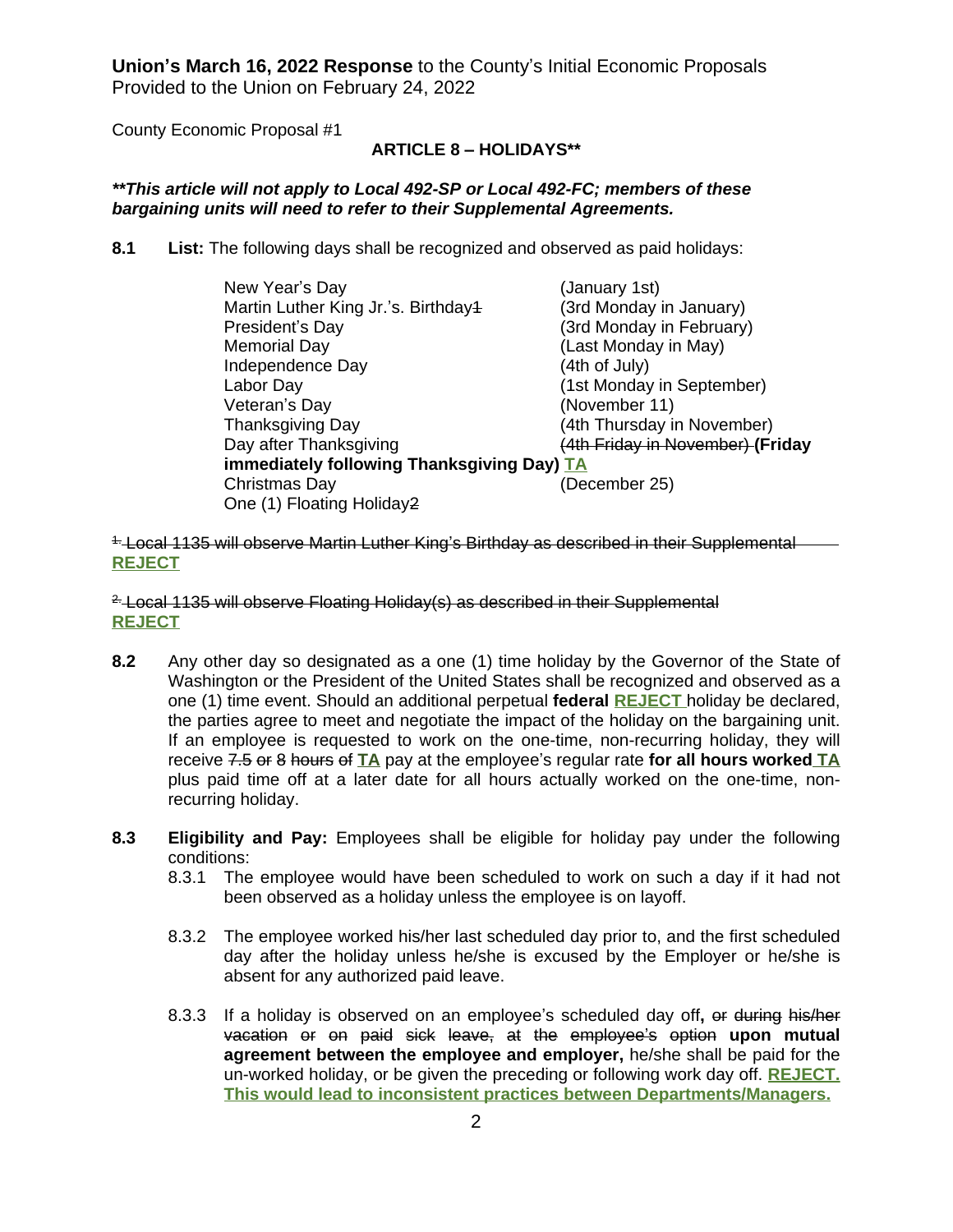- 8.3.4 Eligible employees who perform no work on a holiday shall be paid their current hourly rate of pay times the number of hours in their regular work day.
- 8.3.5 Whenever a holiday shall fall on a Saturday, the preceding Friday shall be observed as the holiday. Whenever a holiday shall fall on a Sunday, the succeeding Monday shall be observed as the holiday. If a holiday falls on a Saturday or Sunday and is the employee's regularly scheduled work day, the holiday shall be observed the day upon which said holiday falls.
- 8.3.6 If an employee works on any of the holidays listed above, he/she shall be paid the following premium rate in addition to his/her holiday pay.
	- 8.3.6.1 One and one/half (1½) times his/her regular rate of pay for all hours within his/her regular work day.
	- 8.4.6.2 Two (2) times his/her regular rate of pay for all hours in excess of his/her regular workday.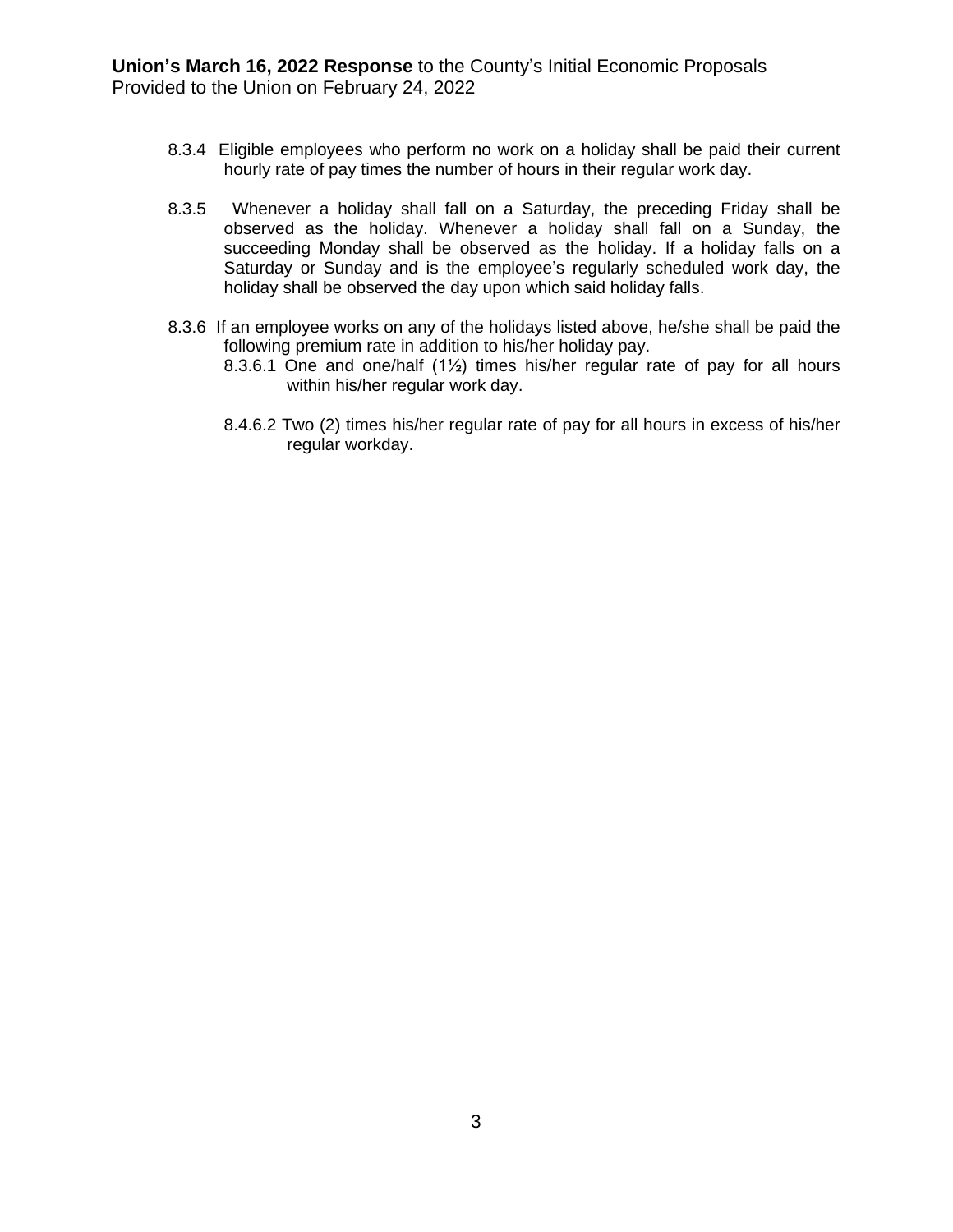County Economic Proposal #2

# **ARTICLE 11 - INSURANCE BENEFITS**

**REJECT ALL PROPOSED CHANGES TO ARTICLES 11.1 THROUGH 11.7. The Union has no issues whatsoever with the addition of new plans during the term of the new contract, however our members need certainty in knowing the existing two plans will experience no changes during the term of the new contract.**

#### **11.1 Medical Insurance**

11.1.1 **The Employer agrees to provide at least two (2) medical plans of which there will be a minimum of one Preferred Provider Plans (PPO) plan and a Health Maintenance Organization (HMO) plan.** Medical/Dental - The Employer agrees to provide two (2) medical and two (2) dental plans; the Spokane County Self Insured Preferred Provider Plans (PPO – Premera and Delta Dental of Washington) and a Health Maintenance Organization (HMO – Kaiser Permanente and Willamette dental).

The Employer's and Employees' premium share towards PPO or HMO Medical, Dental and vision plan will be based on the following percentages of the total cost of the coverage:

| Employee             | 5%  |
|----------------------|-----|
| Employee& Child(ren) | 10% |
| Employee & Spouse    | 10% |
| <b>Full Family</b>   | 10% |

- 11.1.2 Employee's monthly premium sharing costs will be set up to be paid with pre-tax dollars, the employee's monthly premium will be split over the two pay periods in the month.
- 11.1.3 No provision for retiree medical plan.
- 11.1.4 No double coverage for employees of Spokane County.
- 11.1.5 The major elements of the medical plans effective January 1, 2018 shall be as follows:

| (HMO) Kaiser Permanente   | (PPO) Self-Insured Plan   |
|---------------------------|---------------------------|
|                           |                           |
| \$200 Deductible          | \$500 Deductible          |
|                           |                           |
| 90% Coinsurance           | 80/60% Coinsurance        |
|                           |                           |
| \$30 Office Visit Co-pay  | \$30 Office Visit Co-pay  |
|                           |                           |
| \$1,000 Coinsurance max + | \$2,000 Coinsurance max + |
| <b>Deductible</b>         | <b>Deductible</b>         |
|                           |                           |
| \$15/\$30/50 RX Retail    | \$15/\$30/\$50 RX Retail  |
| 2 x RX Mail Order         | 2.5 x RX Mail Order       |
| <b>Mandatory Generics</b> | <b>Mandatory Generics</b> |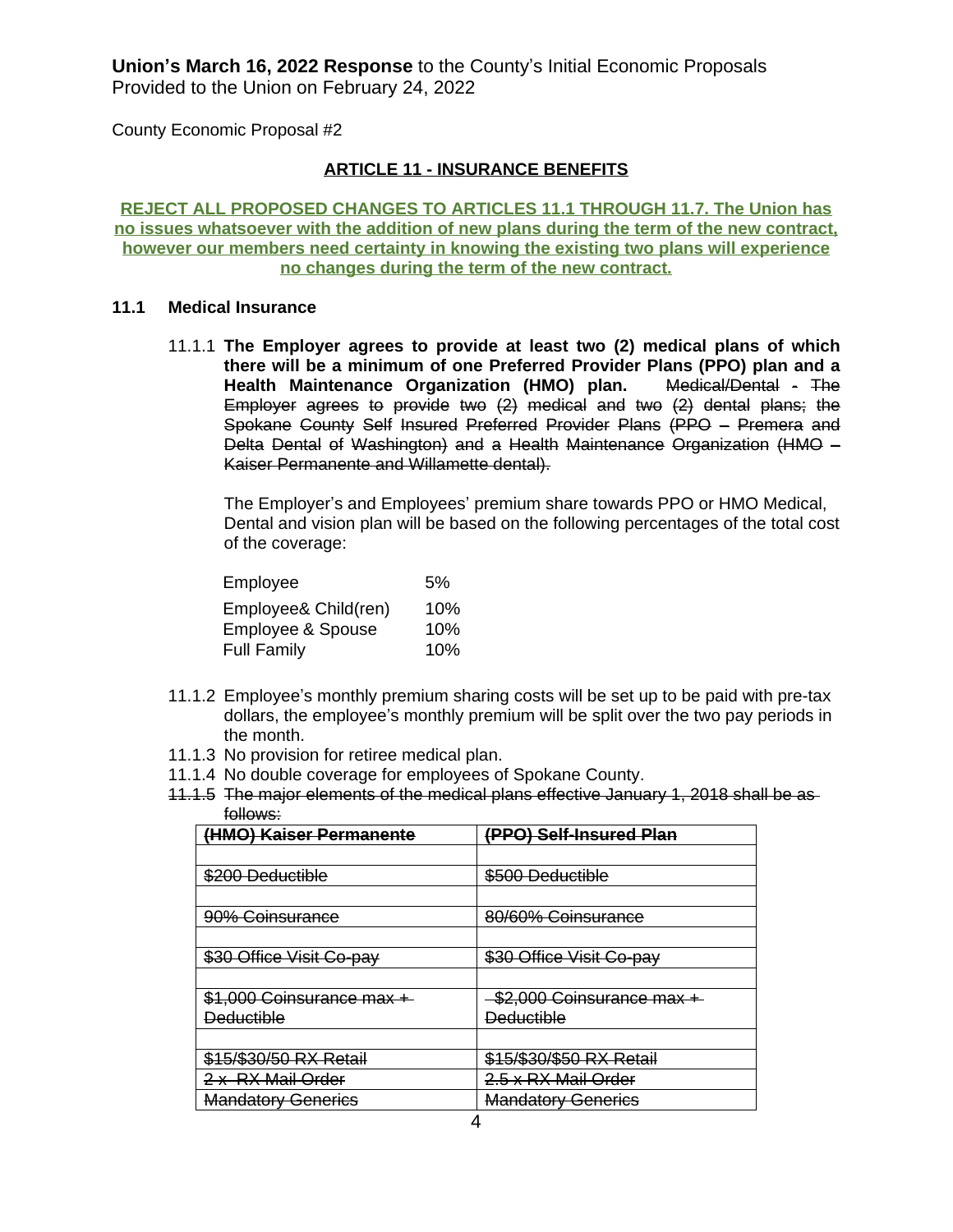| 150 ER Co.                 |                              |
|----------------------------|------------------------------|
|                            |                              |
| \$150 Vision Hardware      | Covered in Full Up to \$300  |
| <del>Every 24 months</del> | <b>Calendar Year Maximum</b> |

- 11.1.6 In the event that the premium for the plan selected by the employee for the employee and dependents, if any, is less than the Employer's maximum contribution, the difference shall remain in the designated self-insured medical fund.
- 11.1.7 The Employer further agrees that the level of coverage provided by the PPO and the HMO shall not be reduced during the term of this Agreement even in the event the carrier of said coverage is changed.

#### **11.2 Dental Insurance:**

- 11.2.1 **The Employer agrees to provide at least two (2) dental plans of which there will be a minimum of one Preferred Provider Plans (PPO) plan and a Dental Maintenance Organization (HMO) plan.** The Employer agrees to provide two (2) dental plans; the Spokane County Self Insured Preferred Provider Plan (PPO), Delta Dental of Washington and the Dental Maintenance Organization (DMO), Willamette Dental
- 11.2.2 In the event that the premium selected by the employee for the employee and dependents, if any, is less that the Employer's maximum contribution, the difference shall remain in the designated dental fund.
- 11.2.3 The Employer further agrees that the level of coverage provided by Spokane County Dental administered by Delta Dental of Washington shall not be reduced during the term of this agreement even in the event that the carrier of said coverage is changed.

#### **11.3 Eligibility:**

- 11.3.1 For all new employees, medical and dental eligibility will begin the first day of the month following completion of 90 days of employment.
- 11.3.2 Employees separating from service between the 1st and 15th of the month shall retain their coverage through the end of the month. Those Employees separating between the 16th and the end of the month shall retain their coverage through the end of the following month.
- 11.3.3 No double coverage regarding medical and dental benefits for Spokane County employees.
- 11.3.4 Seasonal employees and rehires from layoff who are rehired between the  $1<sup>st</sup>$  and 15<sup>th</sup> of the month, will be provided medical and dental benefit coverage effective on the 1<sup>st</sup> of the month following the date of rehire. If rehired between 16<sup>th</sup> and the end of the month, medical and dental benefit coverage will become effective on the 1<sup>st</sup> of the month following one month of continued employment. If a Seasonal employee is not rehired immediately following the off season (takes a working season off) or if rehire from layoff is no longer eligible to be on the layoff list, these rehires must comply with 11.3.1.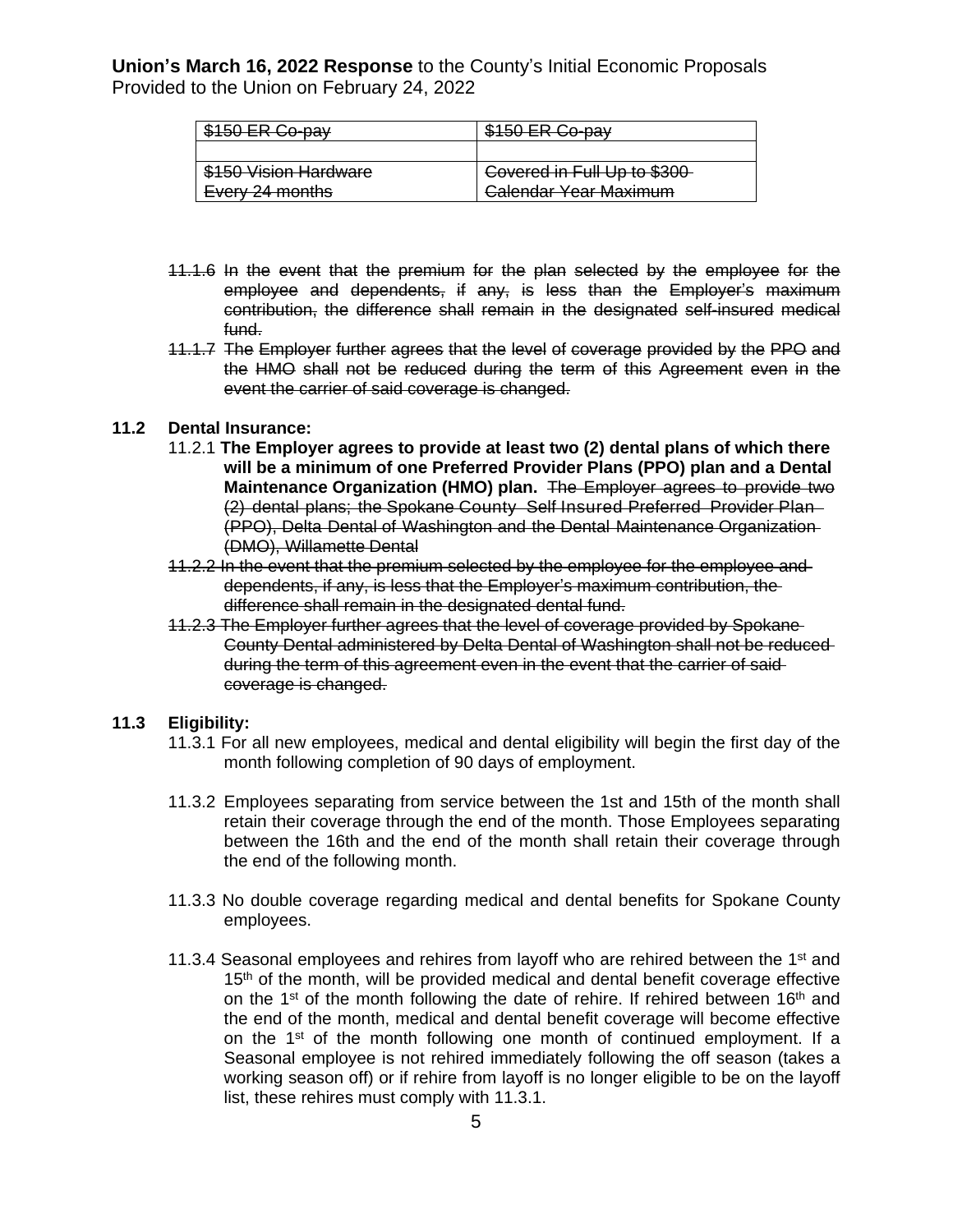11.3.5 Members who divorce their spouse or terminate Domestic Partnership must notify the employer within thirty (30) days of the date of the divorce/termination or may be subject to discipline under the terms of their respective CBAs

#### **11.4 Life Insurance:**

The Employer agrees to provide and pay the full premiums for a \$25,000 Employee Life Insurance Policy effective April 1, 2018. Supplemental life insurance is available at the employee's option and eligibility. The expense of the supplemental insurance is that of the employee.

#### **11.5 Insurance Extension:**

Any employee eligible for sick leave and annual leave benefits, who is unable to resume the duties of his/her employment by the County because of proven illness or injury, shall, for a period of six (6) months after exhaustion of leave and annual leave benefits, continue to be provided the County contribution toward group insurance benefits.

#### **11.6 Unpaid Leave of Absence/Impact on Benefits:**

- 11.6.1 Employees must be in a paid status for more than one-half (1/2) of their scheduled workdays during the month to earn credit for paid leave time, benefits based on length of service, or premiums paid into a group insurance program.
- 11.6.2 Employees on an unpaid leave of absence will be allowed to continue their insurance benefits up to six (6) months by personally paying all premiums in accordance with procedures established by the County Auditor.
- 11.6.3 The provisions of the paragraph above shall not apply to employees on an unpaid leave of absence due to a compensable industrial accident.
- **11.7 Affordable Care Act Taxes**: The Parties agree to avoid health care benefits from being taxed (Cadillac Tax), assessed a fee or penalized by any State or Federal mandate regarding health care plans. The Parties agree that if the health care plans are projected, by a third party consultant (insurance brokers), to be subjected to the Cadillac Tax, the County has the option of unilaterally eliminating the Flexible Spending Account (FSA) or unbundling Vision from the health care plans as measures to avoid the Cadillac Tax, fees or penalties.

If the Parties health care plans are projected, by a third-party consultant (insurance brokers), to be subjected to the Cadillac Tax, fees or penalties and plan design changes are necessary to avoid the Cadillac Tax, fees or penalties, Article 11.1 Medical/Dental will automatically open for negotiations.

A Health Care Committee (one member from each local) will negotiate changes to the health care plans to avoid any assessment (tax, fee or penalty) between June - August of the year prior to the assessment being imposed.

**11.8 Paid Family & Medical Leave: Employees covered under this agreement will pay the appropriate portion of the premium for coverage under this leave act. The premium is 0.6% of gross monthly wages with approximately 73% paid by the**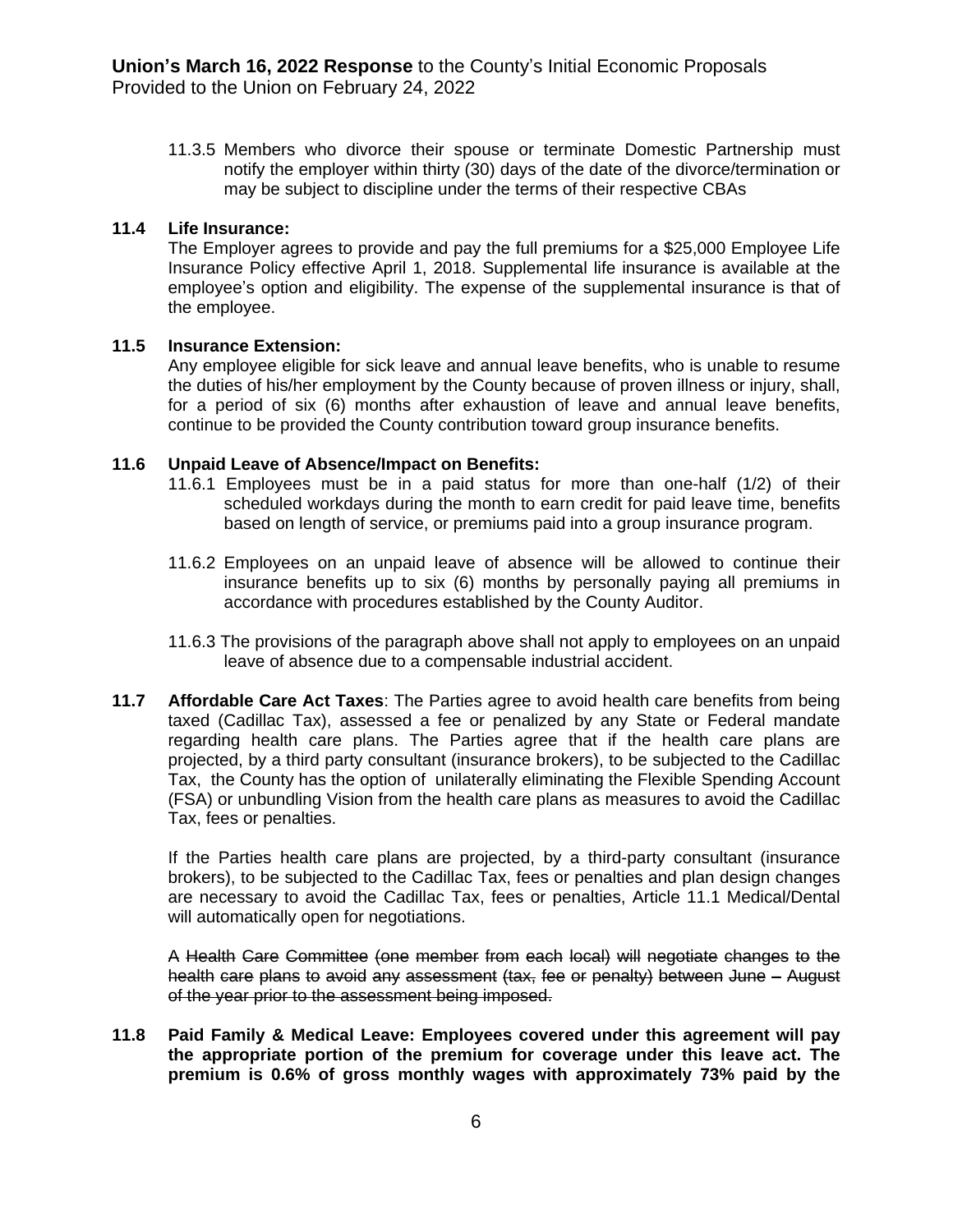**employee and 27% paid by the employer** (**this rate is determined and subject to change by the State**)**. CLARIFICATION/OPEN**

**11.9 WA CARES Fund – Long Term Care (LTC) Coverage: Beginning July 1, 2023, Spokane County is required to deduct a new employee paid premium of \$0.58 per \$100 of earnings (this rate is determined and subject to change by the State) to fund the Long Term Securities and Support Trust act through the WA CARES fund. Employees were offered an opt-out of the program by providing verification of an approved long-term care policy and/or they meet one of the program exemptions. Employees must provide their exemption letter to the Human Resources department to be excluded from paying this premium. New employees/bargaining unit members are required to provide an exemption letter to Human Resources to opt out of this LTC program. CLARIFICATION/OPEN**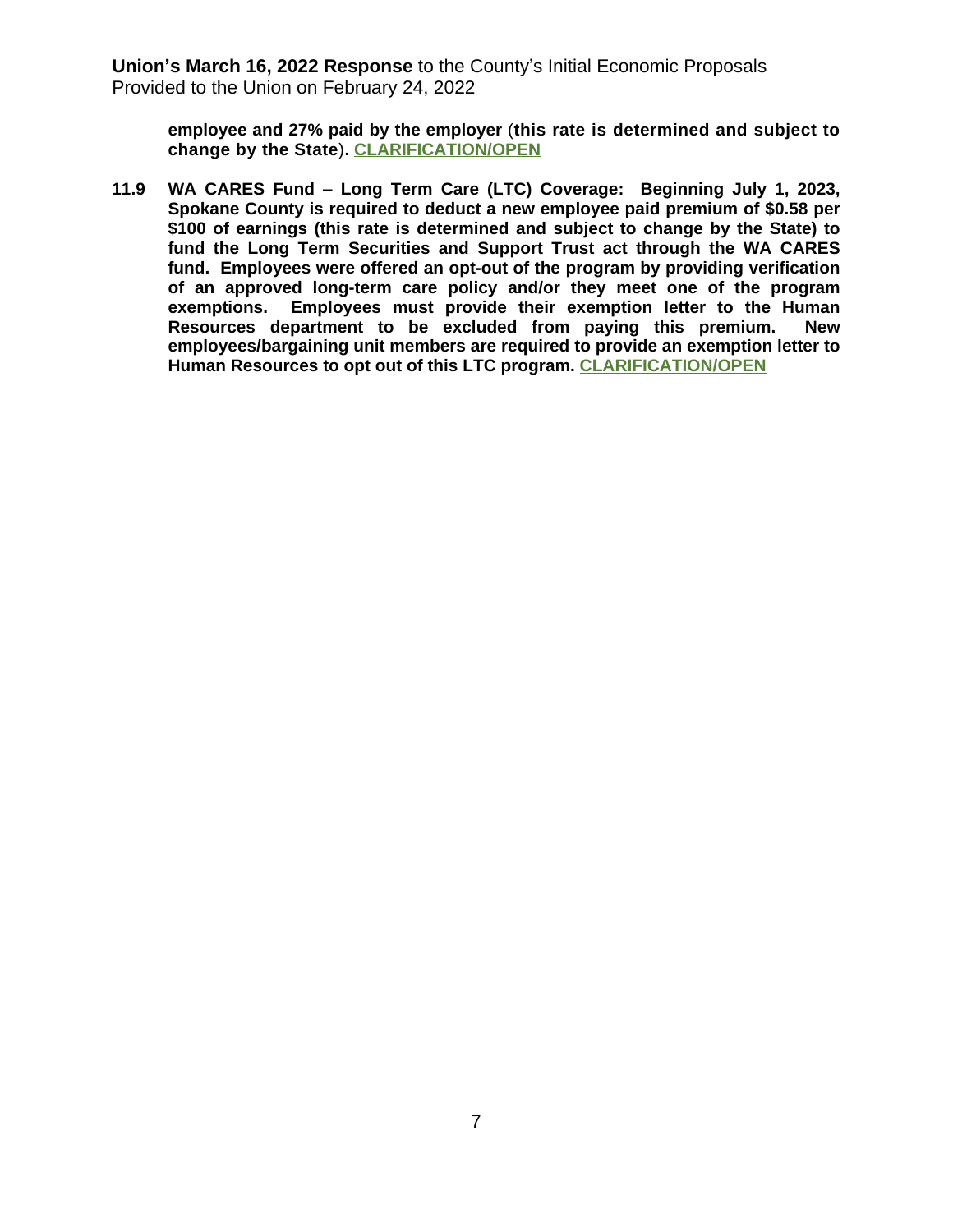County Economic Proposal #3

# **ARTICLE 15 – WAGES**

#### **15.1 Compensation:**

- 15.1.1 Employees will be paid in accordance with the applicable wage appendices attached to this Master Agreement as Appendixes 1-4.
- **Effective the first full pay period following ratification and the Board of County Commissioners approving the agreement, all employees will be placed on the new wage scale for their classification at the step closest to their current base hourly rate, without taking a pay decrease. In addition, all scales will increase by one (1.00%) percent on the same date.**
- **Effective either January 1, 2023 or the first full pay period following January 1, 2023 (if normal pay has been implemented), the wage scales will be increased by 1.00%.**
- **Effective either January 1, 2024 or the first full pay period following January 1, 2024 (if normal pay has been implemented), the wage scales will be increased by 1.00%.**
- 2% COLA will be effective January1, 2018
- **2% COLA will be effective January 1, 2019**
- 2% COLA will be effective January 1, 2020
- **15.2 New Position:** When any position not listed on the Wage Schedule is established, which the parties have mutually agreed will be covered by the Collective Bargaining Agreement, or the PERC has determined is a bargaining unit position, the County may designate a job classification and pay rate for the position, and will notify the Union in writing of the newly created position. Upon notification the Union shall have thirty (30) days to negotiate a change in classification and/or rate. In the event the Union still does not agree that the classification and/or rate is proper, the Union shall have the right to submit the issue as a grievance at Step 3 of the Grievance Procedure.

#### **15.3 Classification and Reclassification:** See Appendix #6.

**15.4 Pay Period:** The salaries and wages of employees shall be paid semi-monthly.

 **REJECT ALL PROPOSED CHANGES TO ARTICLE 15. What's proposed comes nowhere close to repairing the County's enormous recruitment/retention problem, is far out of line with the Cost of Living indexes, and is patently unfair to our members (your employees) who are grossly underpaid, yet have continued to provide excellent services to the taxpayers, even during a global pandemic.**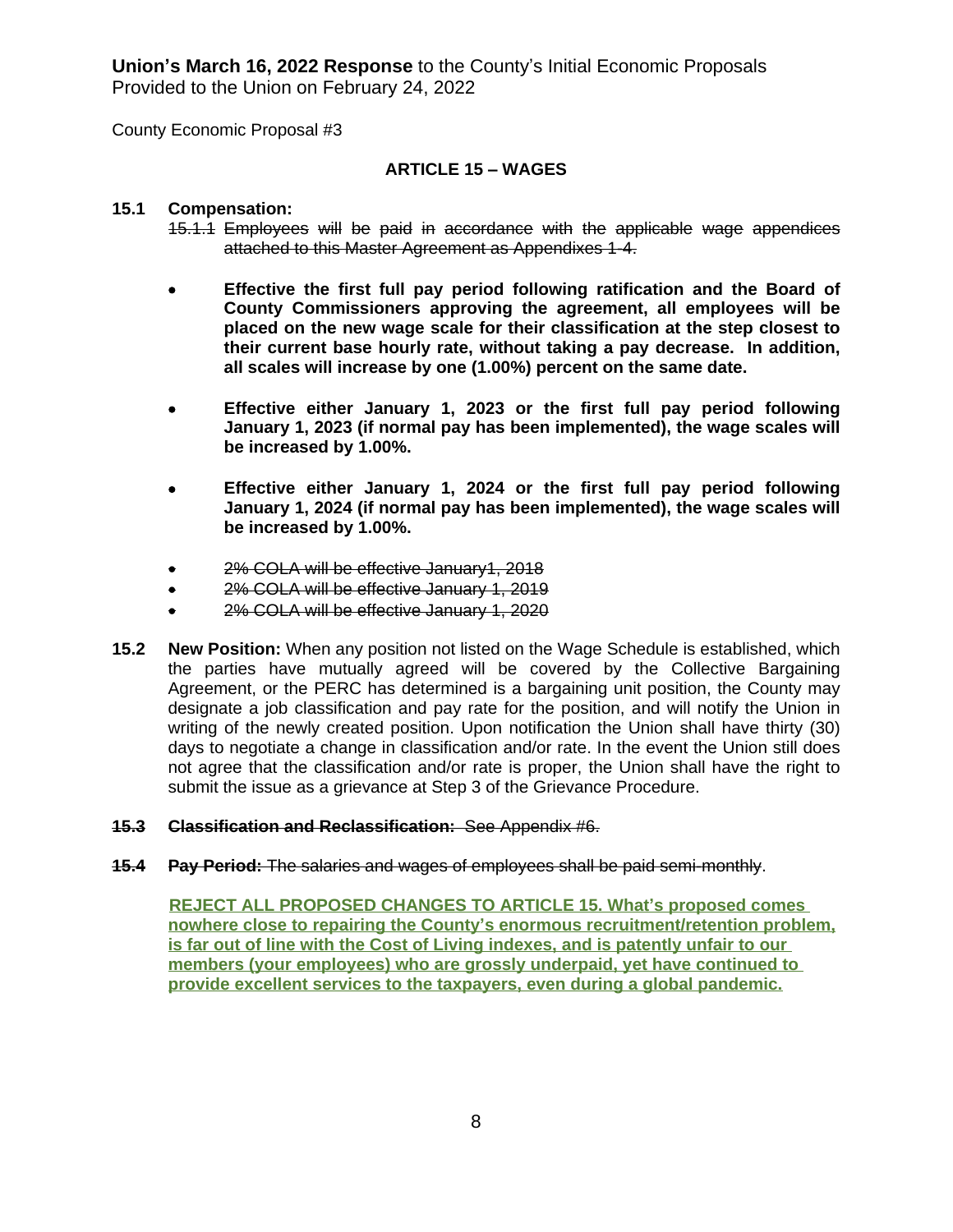County Economic Proposal #4

# **ARTICLE 15 – SHIFT DIFFERENTIAL**

#### **15.5 Shift Differential:** See Supplemental Agreements

**In addition to the established wage rates, the employer shall pay an hourly premium for all hours worked as follows:**

- **A. Afternoon Shift (12:00P – 7:00P) \$0.50/hr**
- **B. Night Shift (7:00P – 6:00A) \$0.60/hr**

**If an employee's regularly scheduled shift crosses over, the employee will be paid the differential for the shift where a majority of their hours fall.**

**REJECT. There are differences between the Locals supplementals and each Local has a strong preference in retaining. What is proposed would also be a decrease for at least one Local. The Union has no interest in decreasing any monetary benefit.**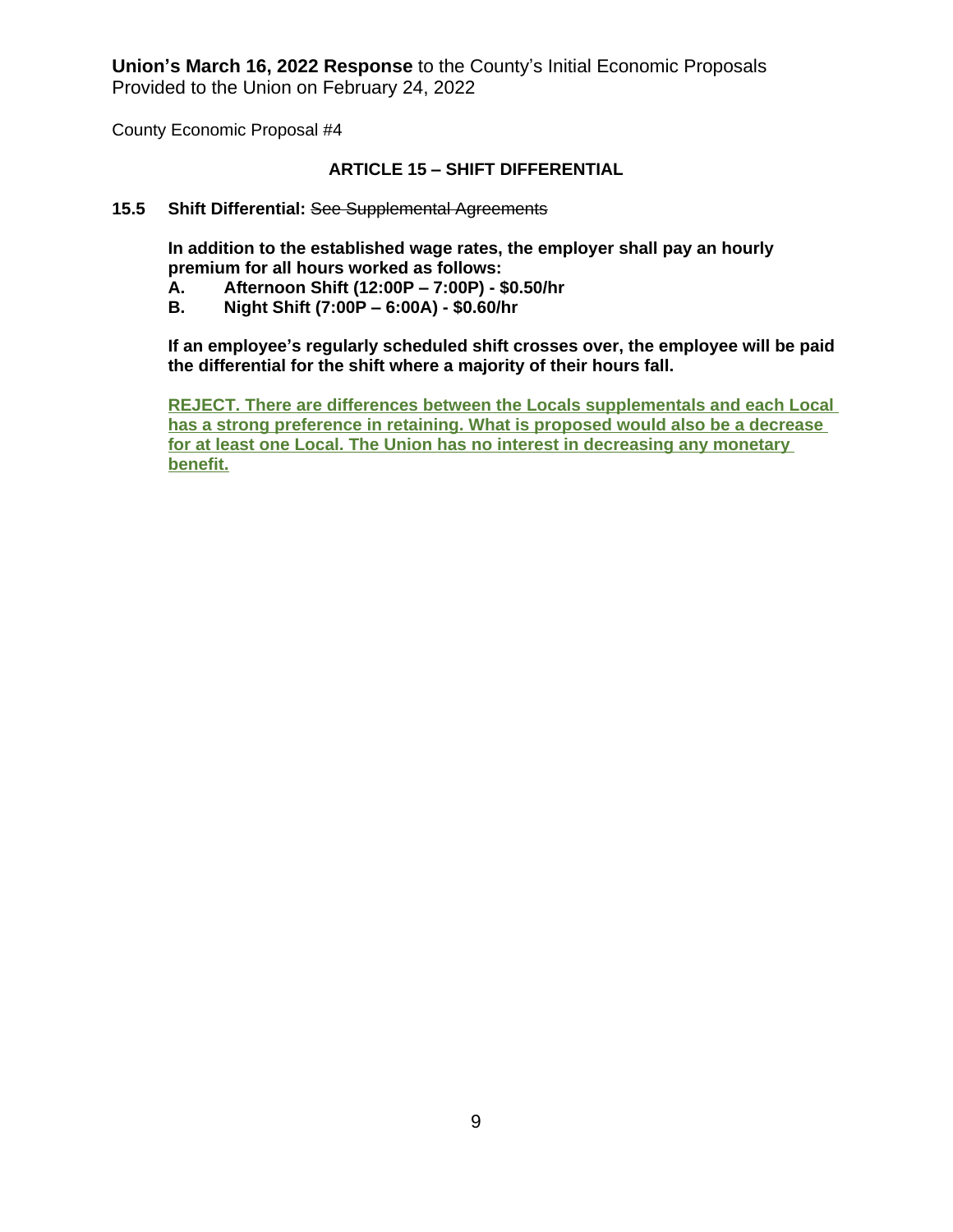County Economic Proposal #5

# **ARTICLE 15 – REPORTING TIME & CALL BACK PAY**

#### **15.6 Reporting Time and Call Back Pay:**

15.6.1 Any employee who is scheduled for work on their regular scheduled shift who reports for work but where work is not available or made available for them, may, with the Employer's approval, be excused from duty. **The employee will have the option to go unpaid for the day or to use accrued time to cover the shift.** and paid at their regular rate of pay for their regular scheduled shift. **REJECT.**

15.6.2 Local #1135, see supplemental. **REJECT.**

#### **NEW Call Back Pay**

Any employee called to work outside their regular shift shall be paid a minimum of four (4) hours **one (1) hour** straight time or the rate of time and one-half (1½) their regular rate for all hours worked, whichever is greater. Actual time worked will include credit for time spent from the time he/she leaves their regularly assigned work location until he/she returns to it.

**Scheduled meetings and training on off hours or days off are not considered Call back, but will be paid at the overtime rate when applicable.**

**REJECT. All proposed changes are a decrease in member benefits. Being "called back" has very significant impacts and our members should be compensated fairly.**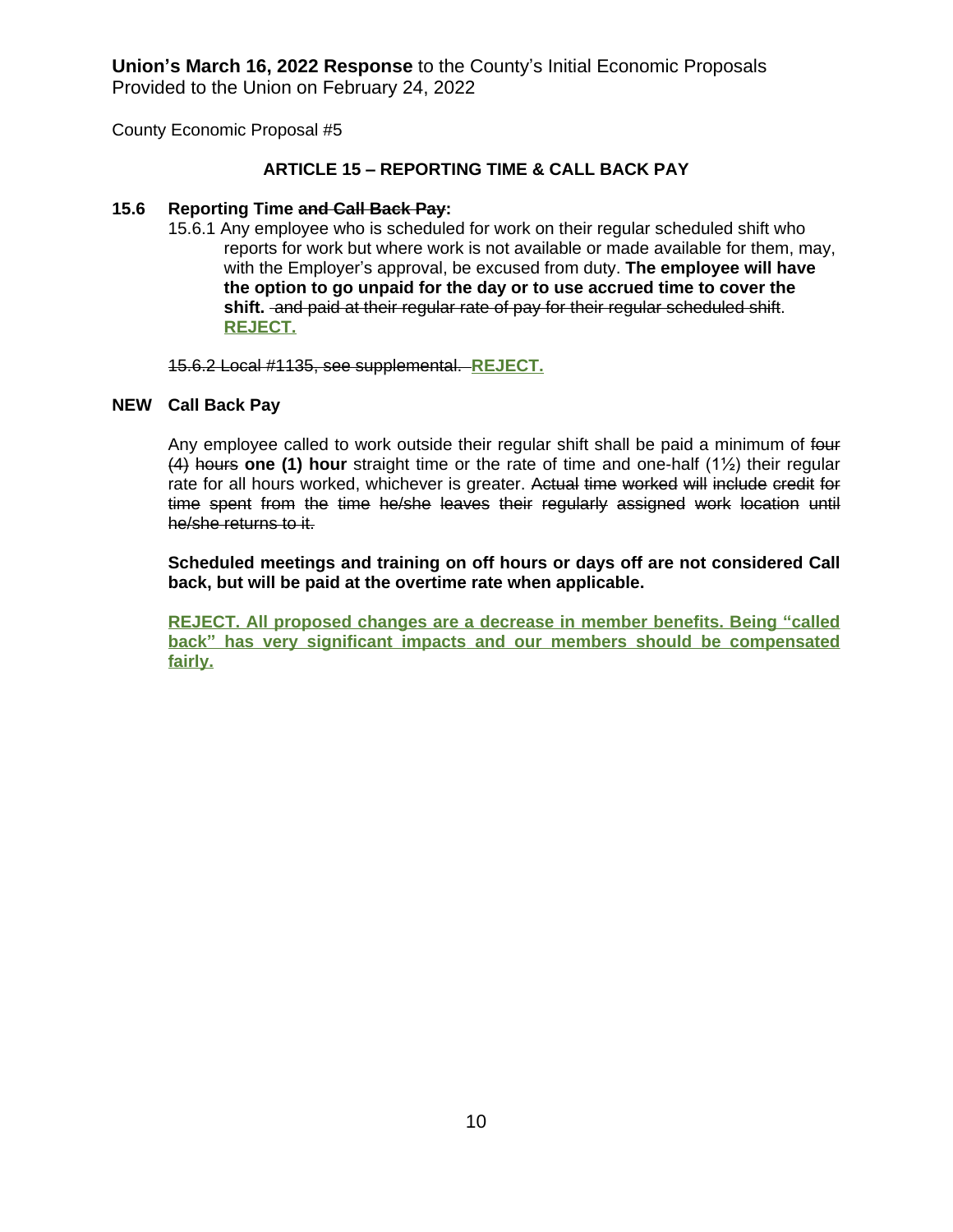County Economic Proposal #6

# **ARTICLE 15 – OVERTIME**

#### **15.7 Overtime:**

**All employees who meet FLSA standards** *and* **the State of Washington required salary threshold will be defined as overtime exempt and will not be eligible to earn overtime. All other employees who do not meet either of these definitions, will be eligible to earn overtime as outlined below:**

- 15.7.1 All overtime worked must be authorized and approved.
- 15.7.2 Time and one-half  $(1/2)$  the employee's regular rate of pay shall be paid for work under any of the following conditions but compensation shall not be paid twice for the same hours.
- 15.7.3 All worked performed in excess of seven and one-half (7½) or eight (8) hours in any work day;
- 15.7.4 All worked performed in excess of thirty-seven and one-half (37½) or forty (40) hours in any work week**; Juvenile Correction Officers please refer to the Local 492-J Supplemental Agreement for Overtime Eligibility.**
- 15.7.5 All work performed on any of the paid holidays set forth in Article #8, Section 8.1.
- 15.7.6 All worked performed before or after any scheduled work shifts at the request of the Employers.

 **REJECT ALL PROPOSED CHANGES TO ARTICLE 15.7. Overtime work is a burden for our members. The Union has no interest if reducing overtime compensation.**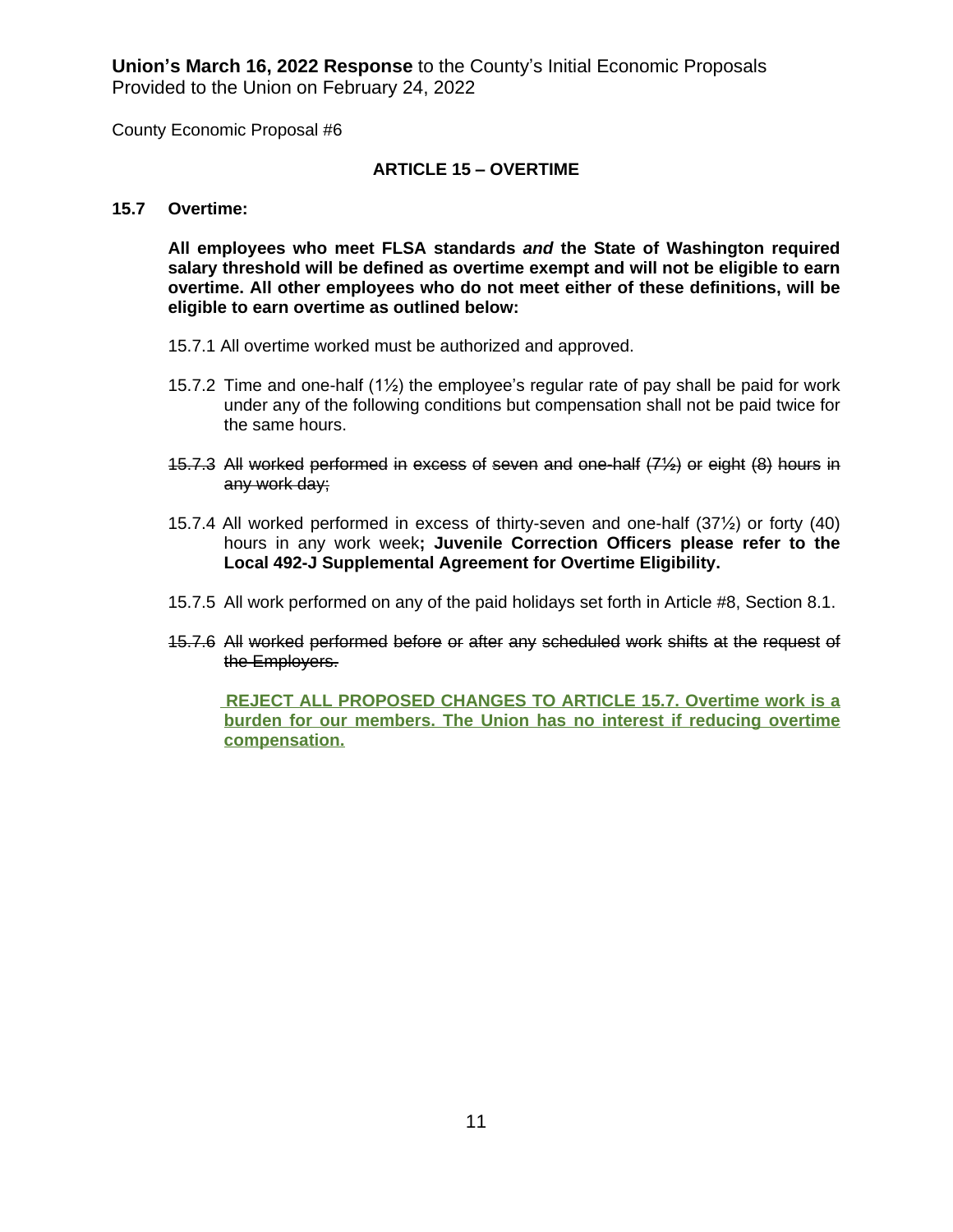County Economic Proposal #7

#### **ARTICLE 15 – COMP TIME**

#### **15.8 Comp Time:**

- **15.8.1 Upon mutual agreement between the employee & the employee's Elected Official/Department Head or designee, overtime work may be compensated by compensatory time off at time and one half (1 and ½). Compensatory time off shall be used within twelve (12) months of the time it was earned. If compensatory time off has not been taken with twelve (12) months, it shall be paid at the employee's current hourly rate of pay.**
- **15.8.2 Once an employee has accrued at least 7.5 hours of compensatory time, they may use their accrued compensatory time at a time(s) that are mutually agreeable between the employer and the employee. Failure on the part of the employer and the employee to agree on when the compensatory time may be taken shall not be grievable.**
- **15.8.3 No employee shall have more than eighty (80) hours of accrued compensatory time at any given time. Once an employee has eighty (80) hours of compensatory time accrued, they will no longer be able to accrue any additional compensatory time until they have less than eighty (80) hours of accrued time.**
- **15.8.4 All accrued compensatory time shall be paid out at the employee's hourly rate of pay at the time of separation.**
- 15.8.1 See supplementals.
- 15.8.2 The department shall post cumulative comp time earned monthly.
- 15.8.3 The above provisions shall apply unless addressed in individual supplements.

 **REJECT ALL PROPOSED CHANGES TO ARTICLE 15.7. There are differences in comp time language in each supplemental and each Local values their existing language.**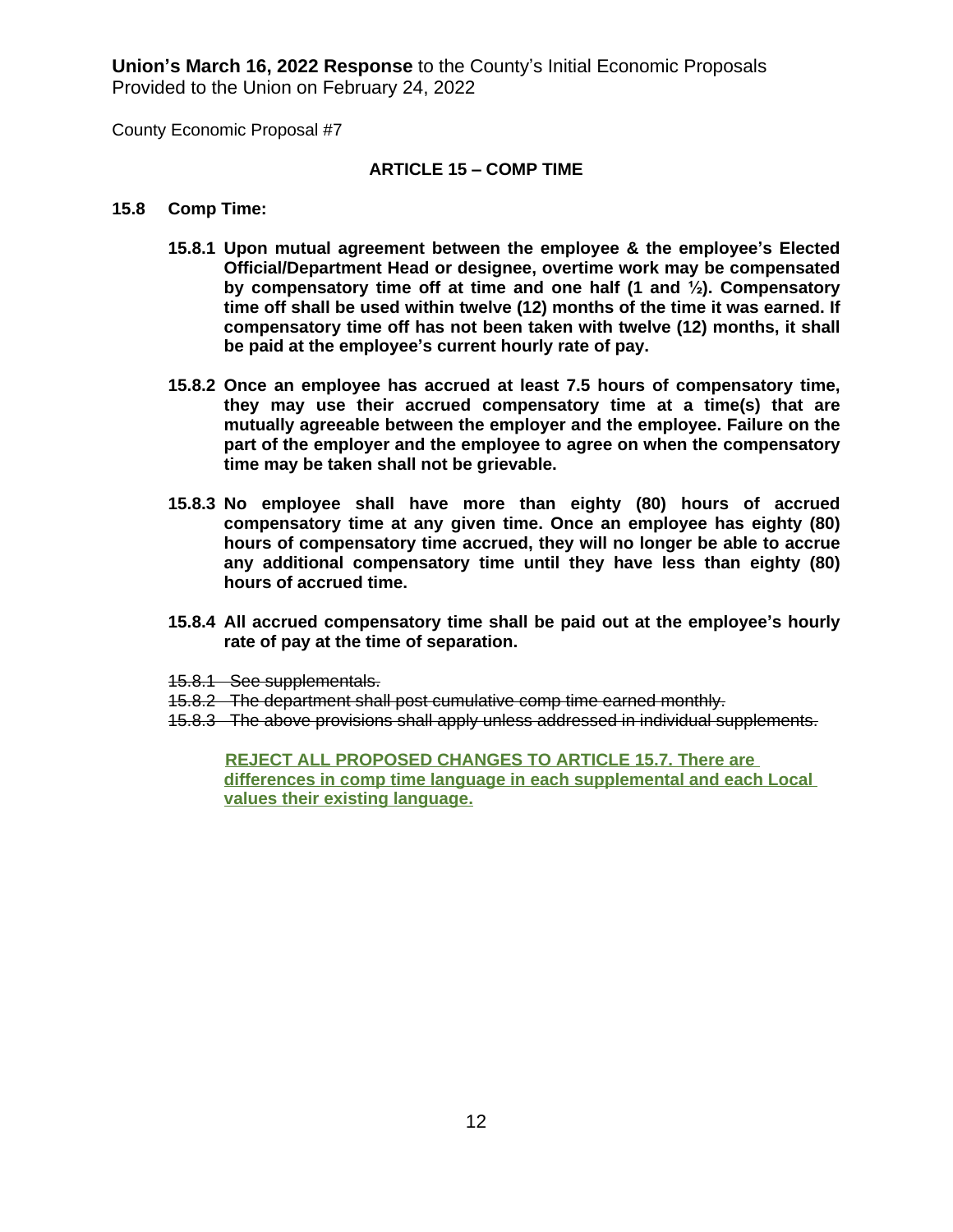County Economic Proposal #8

#### **ARTICLE 15 – LONGEVITY**

**15.9 Longevity:** Supplemental Agreements will be superseded by this section with the understanding that the service enhancement pay contained in the Appendix A of the 2010-2012 492 RFC Supplemental Agreement (Detention Cooks have been accreted into 1553) will be in addition to the below longevity increases. **REJECT. Again, the Union has no interest in reducing any form of compensation.**

A monthly longevity bonus will be paid an employee, in addition to employees regular rate of pay, if the employee has continuous service from the time of appointment to regular full time employment. Payments will be calculated as follows:

| <b>Continuous Service</b> | <b>Monthly Amount</b> |
|---------------------------|-----------------------|
| Over 7 years              | \$40.00               |
| Over 10 years             | \$75.00               |
| Over 15 years             | \$100.00              |
| Over 20 years             | \$150.00              |
| Over 25 years             | \$200.00              |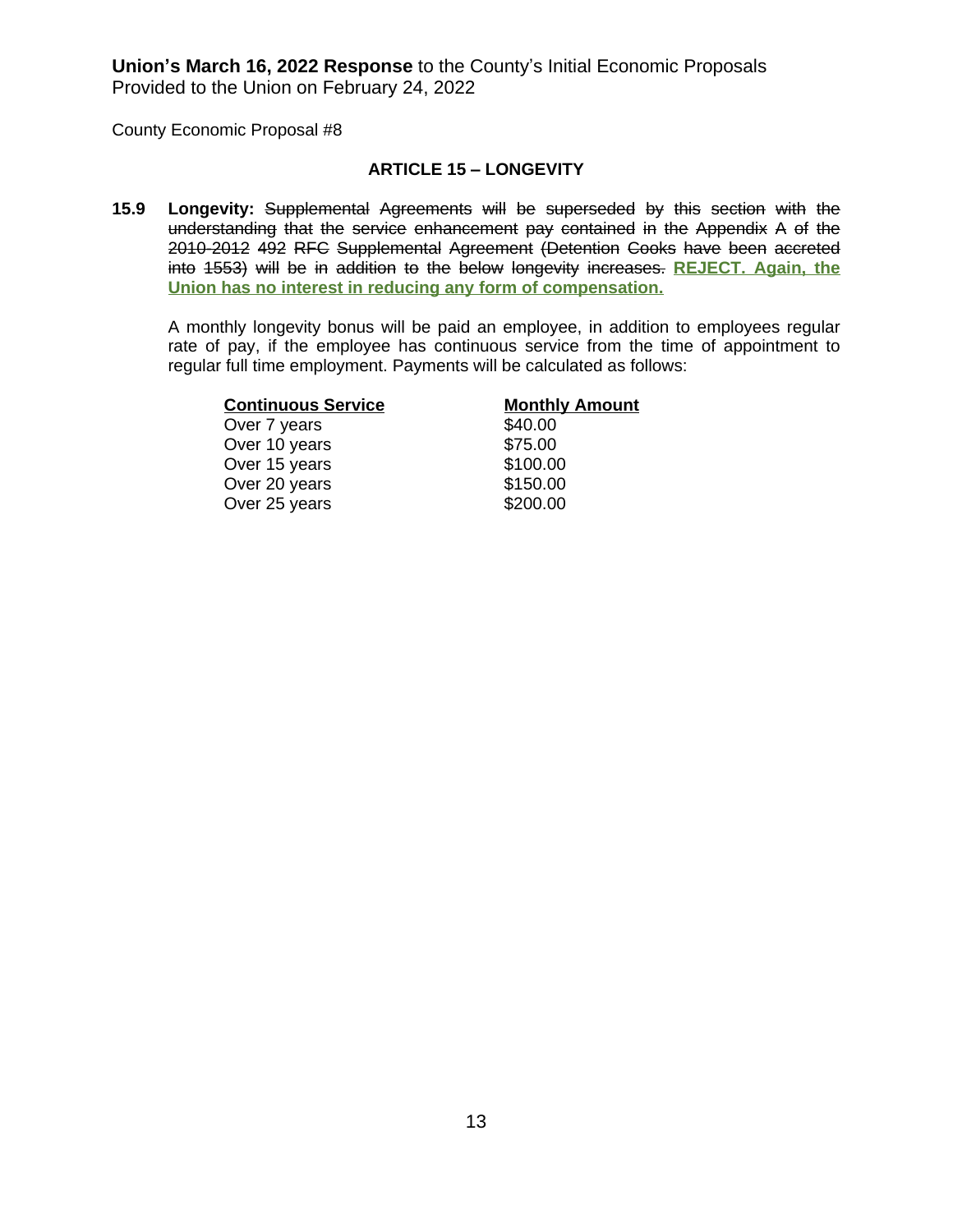County Economic Proposal #9

#### **ARTICLE 15 – OUT OF CLASS PAY**

#### **15.10 Out of Class Pay:** See Supplemental Agreements.

**When an employee performs work at the written request of the Elected Official/Department Head or designee for two (2) hours or more in a work day, in a classification above that in which the employee is normally classified, the employee shall be paid for such work at the rate assigned of the higher classified position at the Step that results in a minimum of a 5.62% increase in pay, but does not exceed the maximum pay rate of the classification.**

**Out of class pay will not be authorized in any case if there is no position in the department/division for which the out of class pay is being requested.**

**The employee must meet the minimum requirements of the higher classification in order to be assigned the out of class and essential functions of the higher job classification and be paid the out of class pay if the temporary work is out of class.**

**COUNTERPROPOSAL. Requiring that Out of Class Pay opportunities be contingent upon there being a position in the Department or that an employee must meet the minimum requirements of a position are unnecessary constraints negatively effecting both Management and Labor.**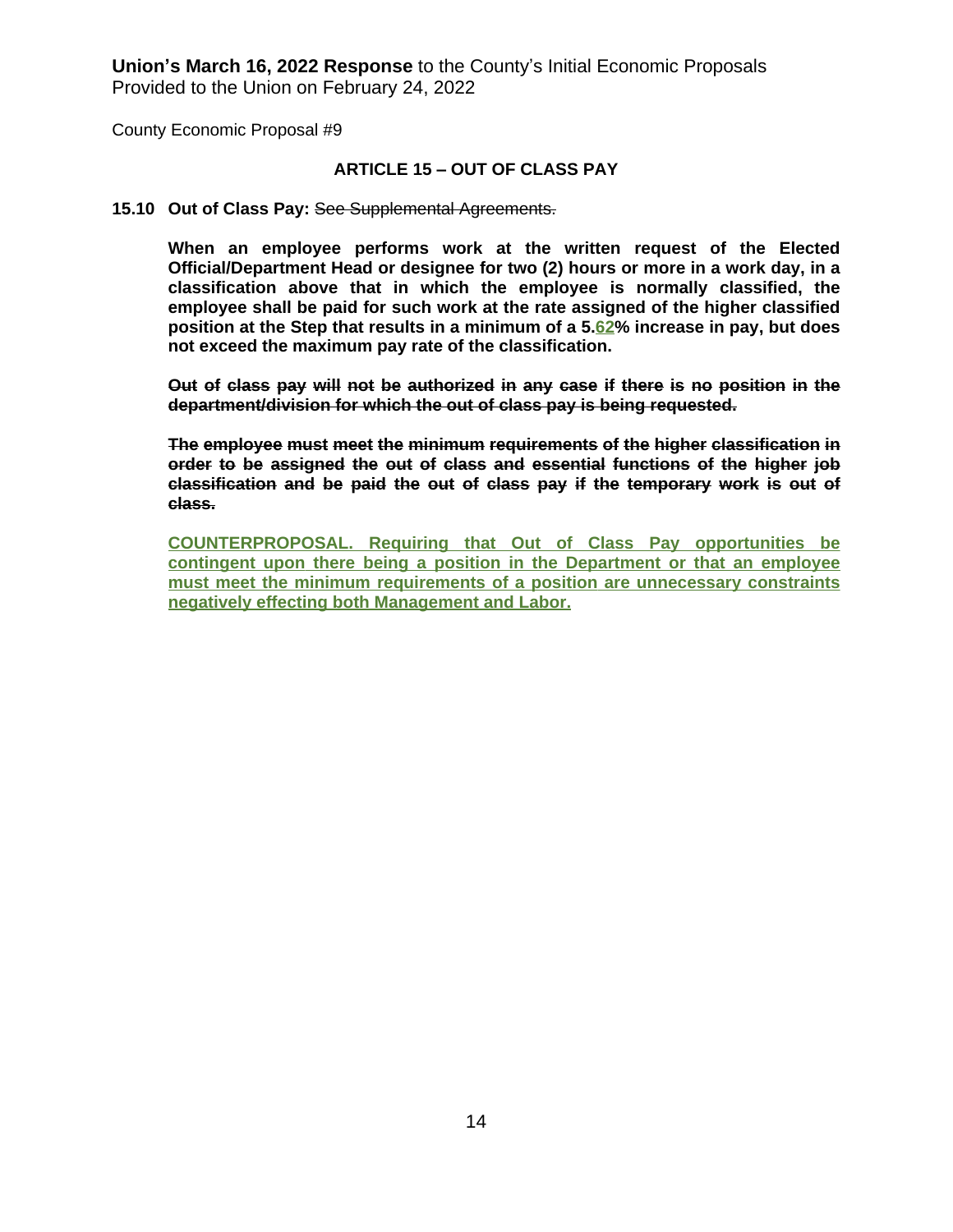County Economic Proposal #10

# **ARTICLE 15 – STEP INCREASE PROCESS & METHODS OF PAYMENT**

#### **15.11 Step Increase Process:**

**All newly hired or recently promoted employees will be eligible for a one-step ?, step that will become effective on the first, full pay period following six (6) months in their position. This date will become their annual step increase date. Thereafter, employees will receive a two-step, step increase effective on the first, full pay period following their annual step increase date. CLARIFICATION/OPEN**

(this section will supersede Appendix 6 and supplemental agreements) Conversion of 13 **Step Pay Plan** 

- 15.11.1 Maintain status quo during 2018: step increases for both new hires and regular employees will be at 2.56%
- 15.11.2 Beginning in 2019:

13 step range will remain in place

**New hires:** first step increase after hire (at 975 hours/6 months) will always be a 2.56%; subsequent step increases will be at 5.12%

**Regular employees:** scheduled step increases will be at 5.12%

This method minimizes the potential of "leap frogging" pay rates

No employee shall suffer a loss or reduction in base pay

This results in advancing through the step system in half the current time. For newly hired employees hired at step 1, top step would be reached in 6.5 years' vs 12.5 years.

This pay step system will apply only to employees currently on the 13-step system. **TA STRIKETHROUGHS.**

# **15.12 Methods of Salary and Wage Payment**

Two methods of payment of salary and wages will be offered. All employees hired after January 1, 2018 will be paid by Direct Deposit **TA**

- 1) Direct Deposit
	- The standard, default method of payment for salary and wages is by electronic transfer to the employee's designated financial institution. Except as provided in Section 2) below, the newly hired employee will submit the "Authorization for Automatic Payroll Deposits" form in time for the preparation of their second pay period.
	- The employee is responsible for informing the county of any changes in their designated financial institution.
	- Pay advices will be available to all employees in accordance with federal and State employment law and regulations.
- 2) Physical Checks
	- A check (warrant) will be printed and delivered (or mailed) to the employee only in the following situations:
		- The first paycheck of a new hire for a permanent position;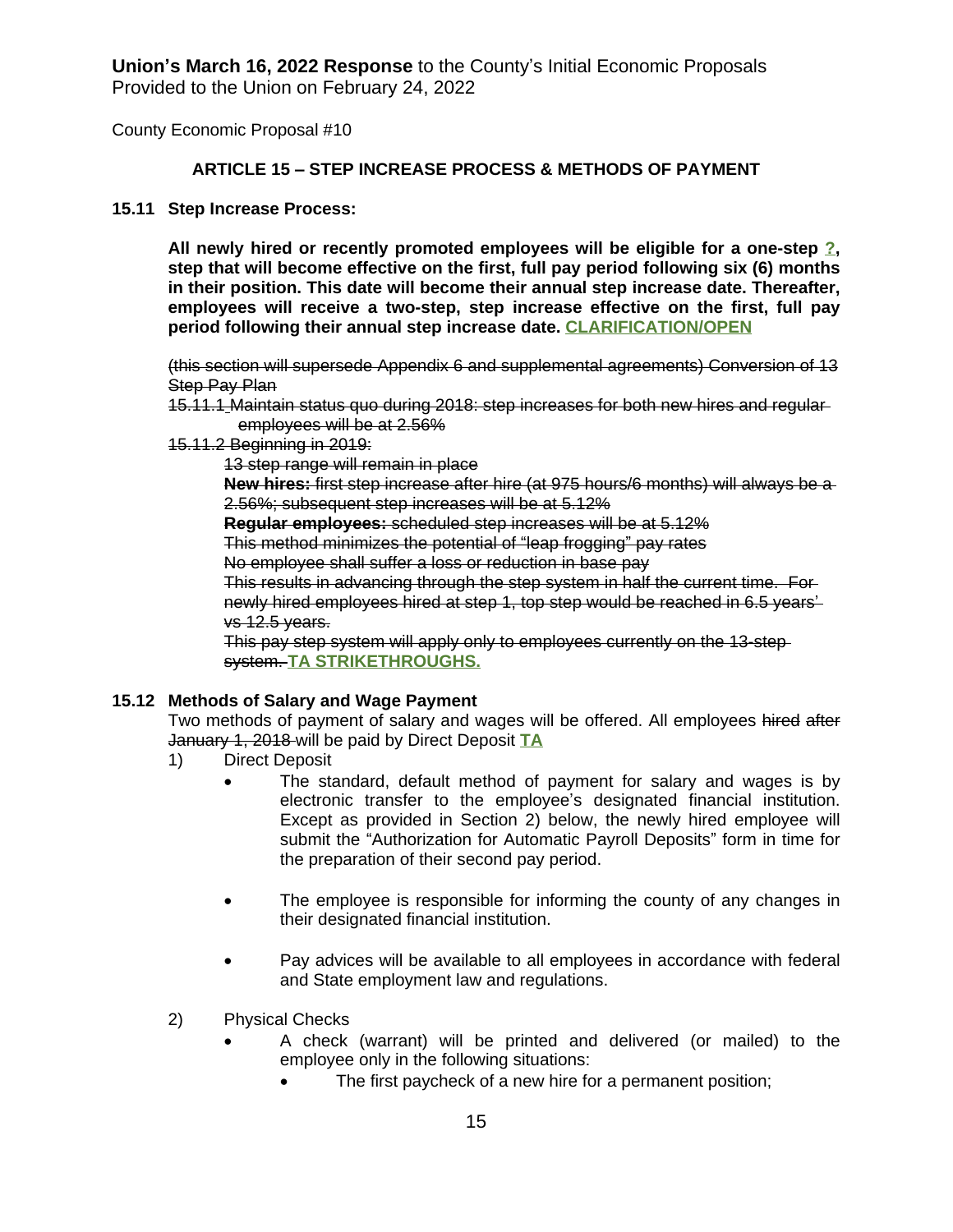- The last paycheck coinciding with or following separation from employment;
- A paycheck produced solely to correct an error; or
- A paycheck mailed to the employee only if the employee does not maintain an account at a financial institution. The employee must designate a mailing address and sign an acknowledgement that the check will be mailed using USPS on payday. The employee is responsible for informing the county of any changes in their mailing address. **CLARIFICATION/OPEN (the two bullets above)**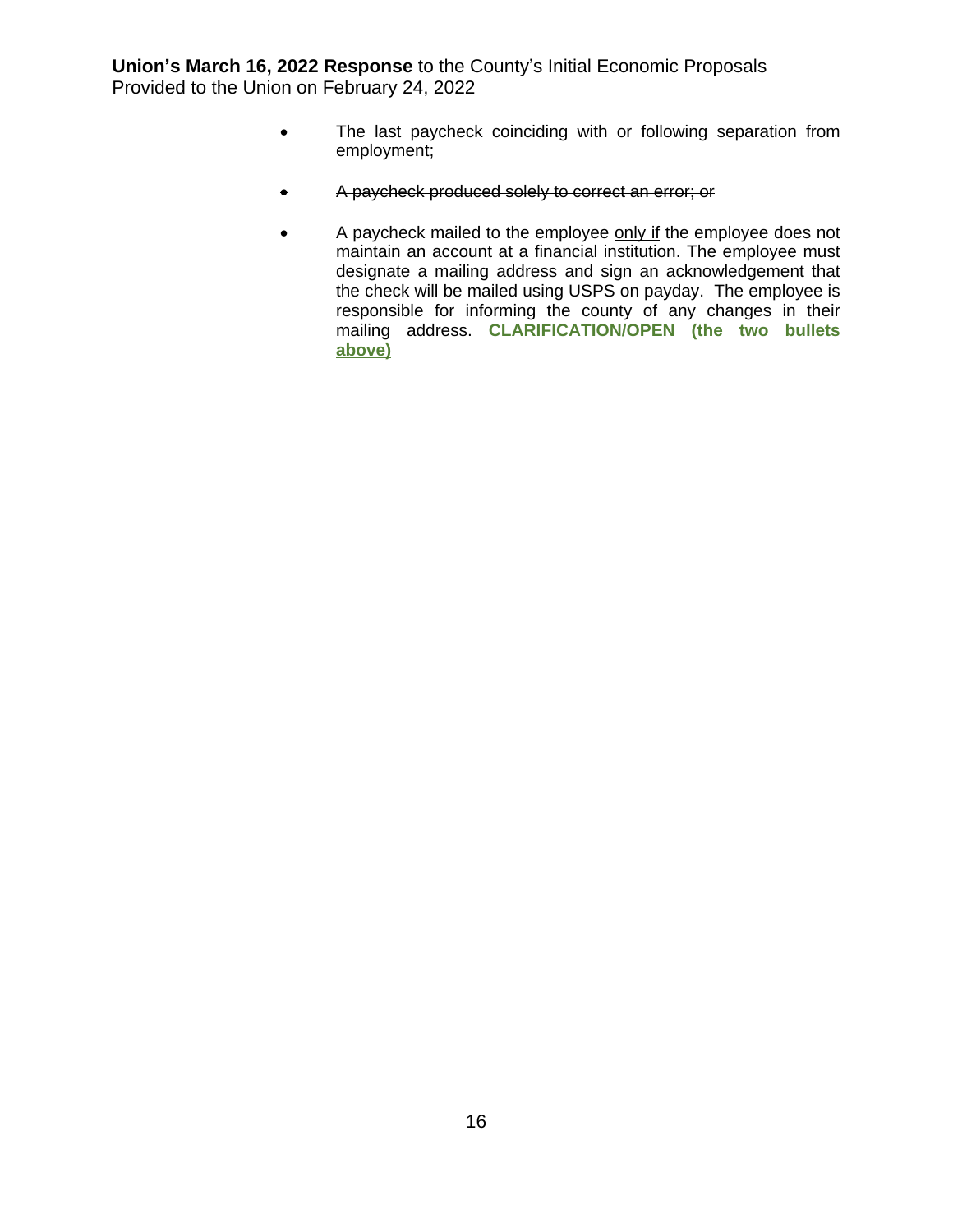County Economic Proposal #11

#### **ARTICLE 15 – ADVANCE STEP PLACEMENT**

#### **NEW Advance Step Placement**

**The County may place all new employees and any current employee at the time of a promotion to a step that corresponds to their prior experience and/or level of education in accordance with the County's policy regarding advance step placement. The County's decision to offer an advance step is non-grievable.**

**REJECT. Advance Step Placements have occurred enough now to show that they do not solve recruitment/retention issues as demonstrated by the current state of affairs. They do create pay inequities among coworkers. Step 1 on the County's wage scale should be high enough to attract new employees.**